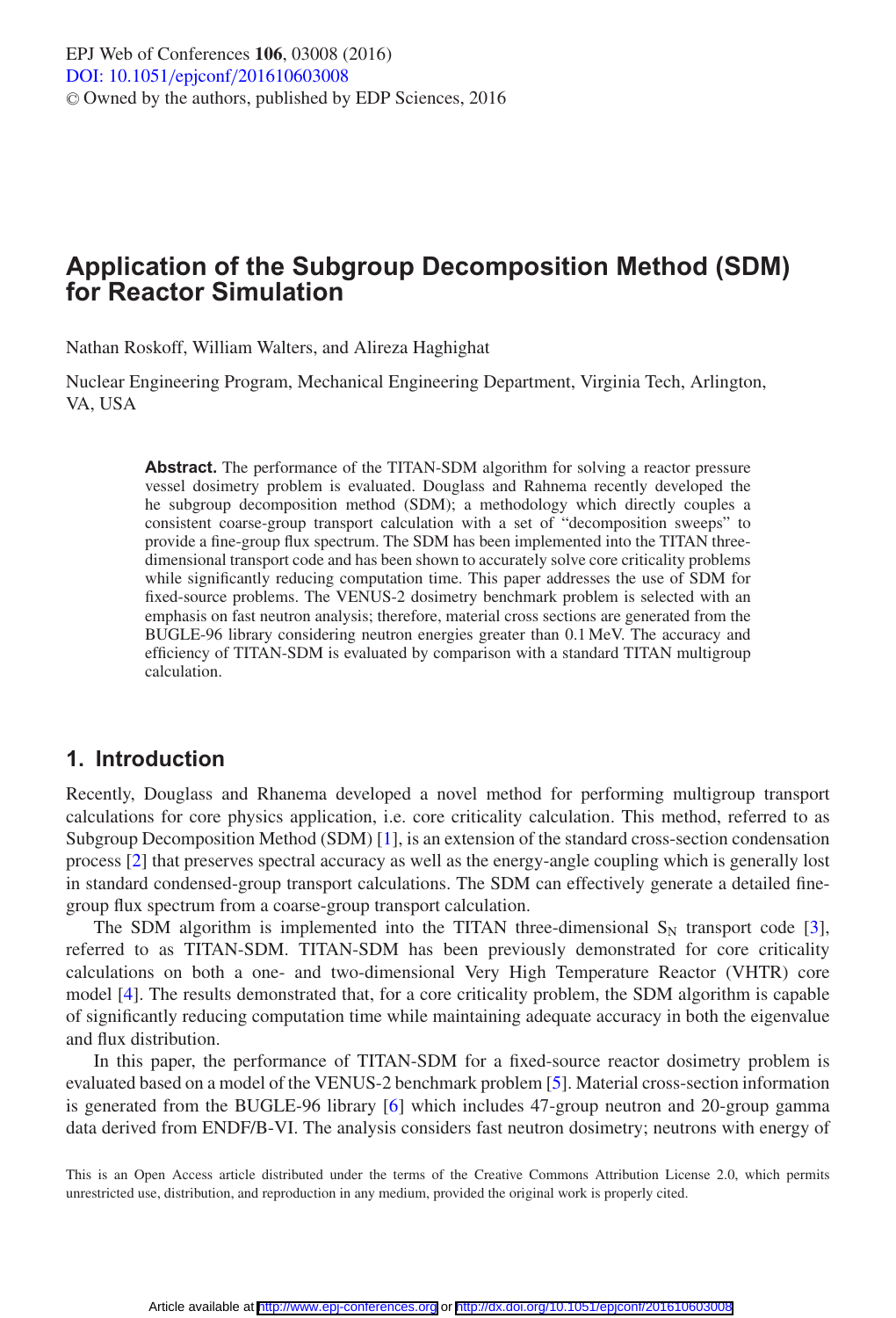0.1 MeV or greater are of concern, therefore a 26-group cross-section library is used. Reaction rates of 4 different dosimeters  $(^{58}\text{Ni}(n, p)$ ,  $^{103}\text{Rh}(n, n')$ ,  $^{237}\text{Np}(n, f)$ , and  $^{27}\text{Al}(n, \alpha)$ ) located at 34 positions are calculated. Accuracy of the TITAN-SDM algorithm is evaluated by comparing these calculations with those from a standard multigroup TITAN calculation.

This paper is organized as follows: Sect. 2 introduces the basic theory of the SDM methodology, Sect. 3 briefly discusses the implementation of the SDM into the TITAN 3-D transport code, Sect. 4 describes the VENUS-2 benchmark problem and provides results from a reference 26-group TITAN calculation, Sect. 5 presents an evaluation of the performance of the TITAN-SDM, and Sect. 6 summarizes the results.

# **2. Theory**

As elaborated in Ref. [\[1\]](#page-7-0), the important aspect of the SDM formulation is accounting for the energyangle coupling effect of the total group section which is typically neglected in standard multigroup formulation [\[7](#page-7-6)].

Therefore, the SDM utilizes an alternative form of the multigroup transport equation known as the consistent multigroup formulation which accounts for this energy-angle coupling effect by the introduction of a multigroup correction term [\[2](#page-7-1)]. Equation [\(1\)](#page-1-0) presents a "corrected" multigroup transport equation,

$$
\hat{\Omega} \cdot \nabla \psi_{g} \left( r, \hat{\Omega} \right) + \sigma_{g} \psi_{g} \left( r, \hat{\Omega} \right) = S_{g} \left( r, \hat{\Omega} \right) + \delta_{g} \left( r, \hat{\Omega} \right), \tag{1}
$$

<span id="page-1-0"></span>where g refers to the fine-group index,  $\psi_g(r, \hat{\Omega})$  is the angular flux at position r and direction  $\hat{\Omega}$ ,  $\sigma_g$  is the total macroscopic cross-section,  $S_g$  is the total multigroup source, and  $\delta_g$  is the multigroup correction term. The correction term  $\delta_{\varphi}$  is given by Eq. [\(2\)](#page-1-1).

$$
\delta_{g}\left(\boldsymbol{r},\hat{\Omega}\right)=\int_{g}dE\left(\sigma_{g}\left(\boldsymbol{r}\right)-\sigma_{g}\left(\boldsymbol{r},E\right)\right)\psi\left(\boldsymbol{r},\hat{\Omega},E\right).
$$
\n(2)

<span id="page-1-1"></span>The above formulation provides the difference in group reaction rate, the "standard" group cross-section [\[7](#page-7-6)] versus the angular-dependent group cross-section. Interested readers should consult Refs. [\[1](#page-7-0)] and [\[8\]](#page-7-7).

# **3. SDM Implementation into TITAN**

The implementation of the SDM algorithm into a 3-D deterministic transport code is a four-step process. These steps are as follows: (i) a fine-group flux distribution is used to collapse the fine-group cross sections into a coarse-group library; (ii) coarse-group transport calculations are performed; (iii) finegroup fluxes are obtained through a recondensation sweep; and (iv) a fine-group flux-update scheme is performed. Each step will be briefly discussed in the following sections. An interested reader should consult Reference 4 for a detailed derivation of the necessary equations.

### **3.1 Coarse-group Cross-section Library Development**

The coarse-group cross sections, denoted by subscript  $h$ , are defined as an average of the fine-group cross sections, denoted by subscript g, contained within the coarse-group, or subgroups. Equation [\(3\)](#page-1-2) shows a general equation to calculate a type x coarse-group cross section,  $\sigma_{x,h}$ .

$$
\sigma_{x,h}(\mathbf{r}) = \frac{\sum_{g \in h} \left[ \sigma_{x,g}(\mathbf{r}) \phi_g(\mathbf{r}) \right]}{\sum_{g \in h} \phi_g(\mathbf{r})} \,. \tag{3}
$$

<span id="page-1-2"></span>Where  $\sigma_{x,g}$  is the fine-group type x cross-section and  $\phi_g$  is fine-group scalar flux.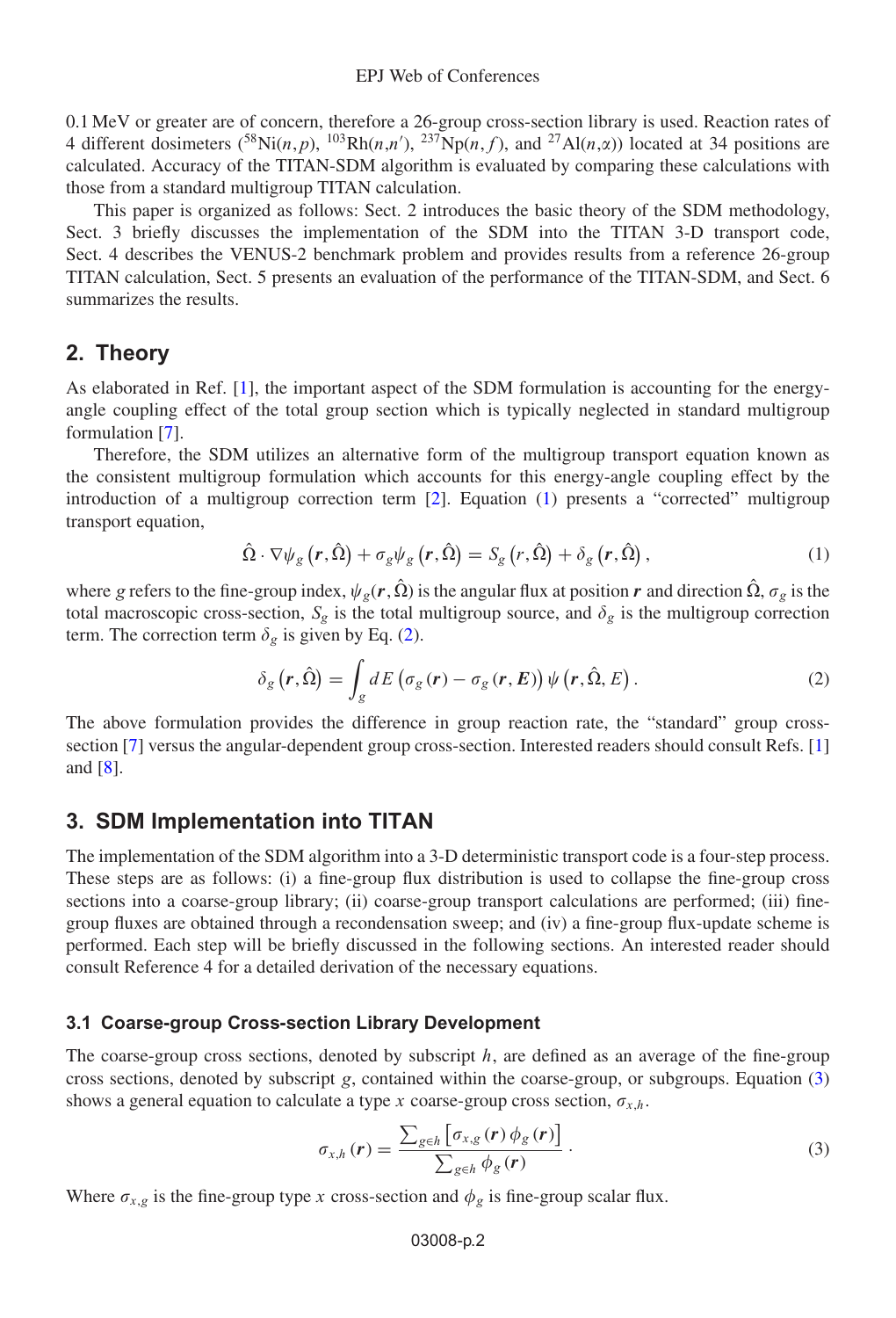#### **3.2 Coarse-group Transport**

Equation [\(4\)](#page-2-0) presents the coarse-group transport equation.

<span id="page-2-0"></span>
$$
\hat{\Omega}\cdot\nabla\psi_h\left(r,\hat{\Omega}\right)+\sigma_h(r)\psi_h\left(r,\hat{\Omega}\right)=\sum\nolimits_{h'=1}^H\int_{4\pi}d\Omega'\sigma_{s,h'\to h}\left(r,\hat{\Omega}'\cdot\hat{\Omega}\right)\psi_{h'}\left(r,\hat{\Omega}'\right)+\delta_h\left(r,\hat{\Omega}\right)+q_h\left(r,\hat{\Omega}\right).
$$
\n(4)

Where  $\psi_h$  is the coarse-group angular flux,  $\sigma_h$  is the total coarse-group cross section,  $\sigma_{s,h'\to h}$  is the coarse-group differential scattering cross-section,  $\delta_h$  is the multigroup correction term, and  $q_h$  is the coarse-group independent source, which is defined as

$$
q_h\left(r,\hat{\Omega}\right) = \sum_{g \in h} q_g\left(r,\hat{\Omega}\right),\tag{5}
$$

where  $q_g$  is the fine-group independent source.

#### **3.3 Fine-group Decomposition**

Once the coarse-group fluxes and flux moments are known, it is desired to obtain fine-group fluxes. This is accomplished by solving a one-pass, fine-group transport equation,

$$
\hat{\Omega}\cdot\nabla\psi_{g}\left(\boldsymbol{r},\hat{\Omega}\right)+\sigma_{g}(\boldsymbol{r})\psi_{g}\left(\boldsymbol{r},\hat{\Omega}\right)=\sum\nolimits_{h'=1}^{H}\int_{4\pi}d\Omega' R_{s,h'\to g}\left(\boldsymbol{r},\hat{\Omega}'\cdot\hat{\Omega}\right)\psi_{h'}\left(\boldsymbol{r},\hat{\Omega}'\right)+q_{g}\left(\boldsymbol{r},\hat{\Omega}\right),\quad(6)
$$

where

$$
R_{s,h'\to g}(r) = \frac{\sum_{g' \in h'} \sigma_{s,g'\to g}(r) \phi_{g'}(r)}{\sum_{g' \in h'} \phi_{g'}(r)} \,. \tag{7}
$$

The R constant is referred to as the "subgroup decomposition cross-section". It represents the scattering source in subgroup g from coarse-group h'. Therefore, if coarse-group fluxes are known, they provide a way to decompose the coarse-group source into the respective fine groups.

#### **3.4 Flux-update Scheme**

This step ensures the convergence of the fine-group flux; it should be noted that this step can be excluded if the coarse-group tolerances are set tight enough, though the flux-update scheme increases solution accuracy for a give number of iterations and also decreases computation time [\[9\]](#page-7-8). This step is simply a fine-group transport sweep,

$$
\hat{\Omega} \cdot \nabla \psi_{g} \left( \mathbf{r}, \hat{\Omega} \right) + \sigma_{g}(\mathbf{r}) \psi_{g} \left( \mathbf{r}, \hat{\Omega} \right) = \sum\nolimits_{g'=1}^{G} \int_{4\pi} d\Omega' \sigma_{s, g' \to g} \left( \mathbf{r}, \hat{\Omega}' \cdot \hat{\Omega} \right) \psi_{g'} \left( \mathbf{r}, \hat{\Omega}' \right) + q_{g} \left( \mathbf{r}, \hat{\Omega} \right). \tag{8}
$$

### **4. VENUS-2 Model Description and Reference Solution Results**

The VENUS-2 benchmark problem [\[5\]](#page-7-4) has been issued by OECD/NEA with the objective to test current computational methods for calculating neutron flux in MOX-fuel critical experiments. The measured data for this benchmark are equivalent fission fluxes and reaction rates obtained using  ${}^{58}Ni(n,p)$ , <sup>115</sup>In(n,n'), <sup>103</sup>Rh(n,n'), <sup>64</sup>Zn(n,p), <sup>237</sup>Np(n,f), and <sup>27</sup>Al(n,x) detectors positioned at 34 locations on the core midplane of the reactor. These detectors are located at the core center, in the outer core region, the core baffle, the water reflector, the core barrel, and neutron pad.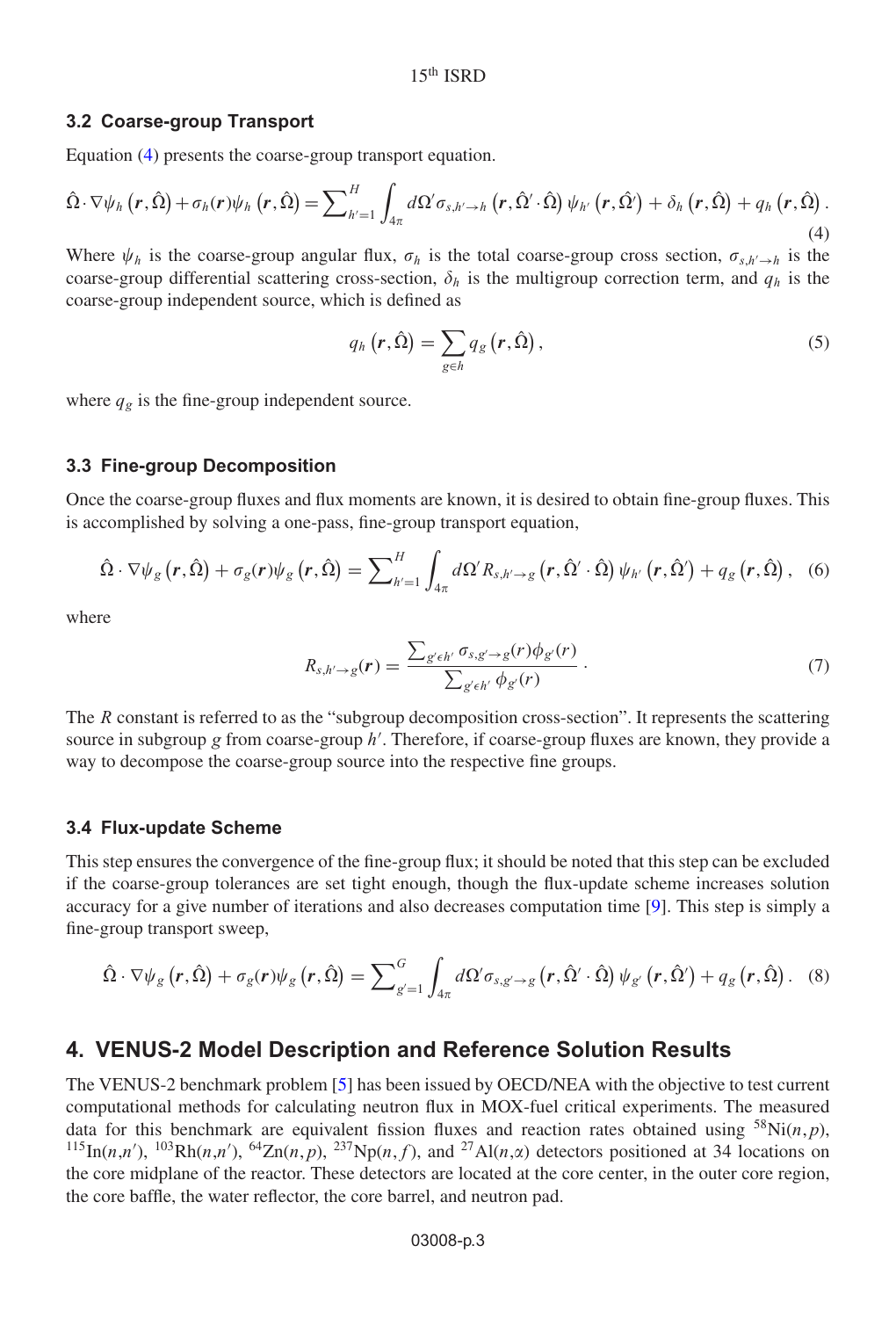<span id="page-3-0"></span>

**Dosimeter ID Location**  1, 2 Inner baffle 3-9 Outer baffle 10-17 Barrel 18, 19 Neutron pad 20 Central hole 21-29 Water gap 30-34 Reflector

<span id="page-3-1"></span>**Figure 1.** Meshing and material distribution used in the core level of VENUS2 TITAN model. Dosimeter locations are identified by  $(\blacksquare)$ .





**Figure 2.** VENUS-2 fixed-source specification.

# **4.1 TITAN Model**

We have developed a 3-D model of the VENUS reactor using TITAN. The model consists of 8 axiallevels and a total of 17,775 fine meshes. Figure [1](#page-3-0) shows the discretized model of the core level along with the 34 dosimeter locations (all of the dosimeters are located on the core midplane) with a numerical identification number for reference purposes. The reactor core is characterized by three homogenous regions: [\(1\)](#page-1-0) an inner region with  $UO<sub>2</sub>$  3.0 w/o enriched, [\(2\)](#page-1-1) an outer region composed of  $UO<sub>2</sub>$  4.0 w/o enriched, and [\(3\)](#page-1-2) a MOX region with 2.0 w/o  $UO<sub>2</sub>$  and 2.7 w/o Pu. Fast neutrons are of primary concern in this problem, therefore we will only consider neutron energies of 0.1 MeV or greater. The 26-group multigroup cross sections used are derived from the BUGLE-96 cross section library [\[6\]](#page-7-5). The 3-D fixed-source distribution used was generated from the data provided in the benchmark specification. Figure [2a](#page-3-1) shows the source distribution at the core midplane and Fig. [2b](#page-3-1) source spectrum.

# **4.2 Reference Solution Results**

The 26-group reference solution is calculated using an  $S_8$  quadrature set (a total of 80 directions),  $P_1$  scattering order, and flux convergence of  $10^{-3}$  $10^{-3}$  $10^{-3}$ . Figure 3 shows normalized, by the maximum flux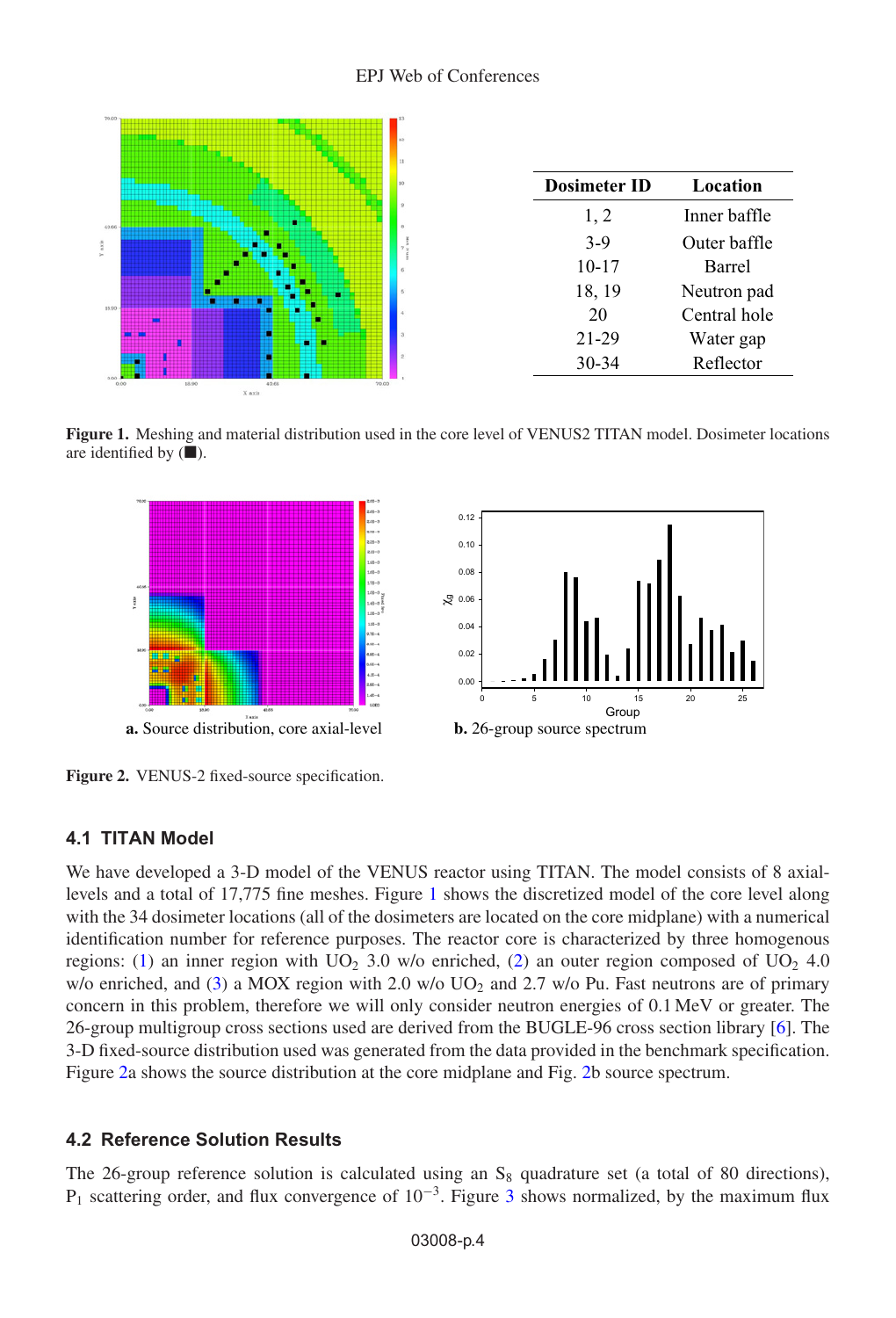

<span id="page-4-0"></span>

**Figure 3.** 26-group reference solution flux distributions; normalized by the maximum flux in group 1.

|                | Upper E |    | Upper E |    | Upper E |    | <b>Upper E</b> |    | Upper E |
|----------------|---------|----|---------|----|---------|----|----------------|----|---------|
| g              | [MeV]   | g  | [MeV]   | g  | [MeV]   | g  | [MeV]          | g  | [MeV]   |
|                | 19.60   |    | 6.07    | 13 | 2.37    | 19 | 1.00           | 25 | 0.30    |
| $\overline{2}$ | 14.20   | 8  | 4.97    | 14 | 2.35    | 20 | 0.82           | 26 | 0.18    |
| 3              | 12.20   | 9  | 3.68    | 15 | 2.23    | 21 | 0.74           |    |         |
| $\overline{4}$ | 10.00   | 10 | 3.01    | 16 | 1.92    | 22 | 0.61           |    |         |
| 5              | 8.61    | 11 | 2.73    | 17 | 1.65    | 23 | 0.50           |    |         |
| 6              | 7.41    | 12 | 2.47    | 18 | 1.35    | 24 | 0.37           |    |         |

<span id="page-4-1"></span>**Table 1.** The upper energies of the first 26 groups of BUGLE-96.

in group 1, reference solution flux spectrum for groups 1 and 18; since the source spectrum peaks at energy group 18 the neutron flux in the core also peaks in this group, between 1.00 and 1.35 MeV.

The model was run on a single processor allocated with 8GB of memory; the TITAN calculated reference solution required ∼110 seconds of computation time.

# **5. Testing TITAN-SDM**

TITAN-SDM is tested with different coarse-group structures and the effects of algorithm control parameters are investigated. Table [1](#page-4-1) presents the upper energy bounds of the 26-group structure of BUGLE-96.

Table [2](#page-5-0) presents the different coarse-group structures that are tested as identified by the fine-group number that defines the boundary of the coarse-group. The 2cg and 3cg structures were selected based on the energy structure of the BUGLE-96 library. The 4cg, 6cg, 8cg, and 10cg structures were selected by observing trends of the 26-group material cross sections; in areas of strong cross-section gradients more coarse groups were considered. New algorithm control parameters were introduced to check the convergence of coarse-group cross-section and coarse-group flux tolerance.

First, an analysis of the solution accuracy is presented through dosimeter reaction rate ratio,  $r$ , as compared to the standard multigroup TITAN. This ratio is given as

$$
r = \frac{(R_D)_{TITAN-SDM}}{(R_D)_{Ref.}},
$$
\n(9)

where

$$
R_D = \sum_{g=1}^{G} \sigma_{g,D} \phi_g. \tag{10}
$$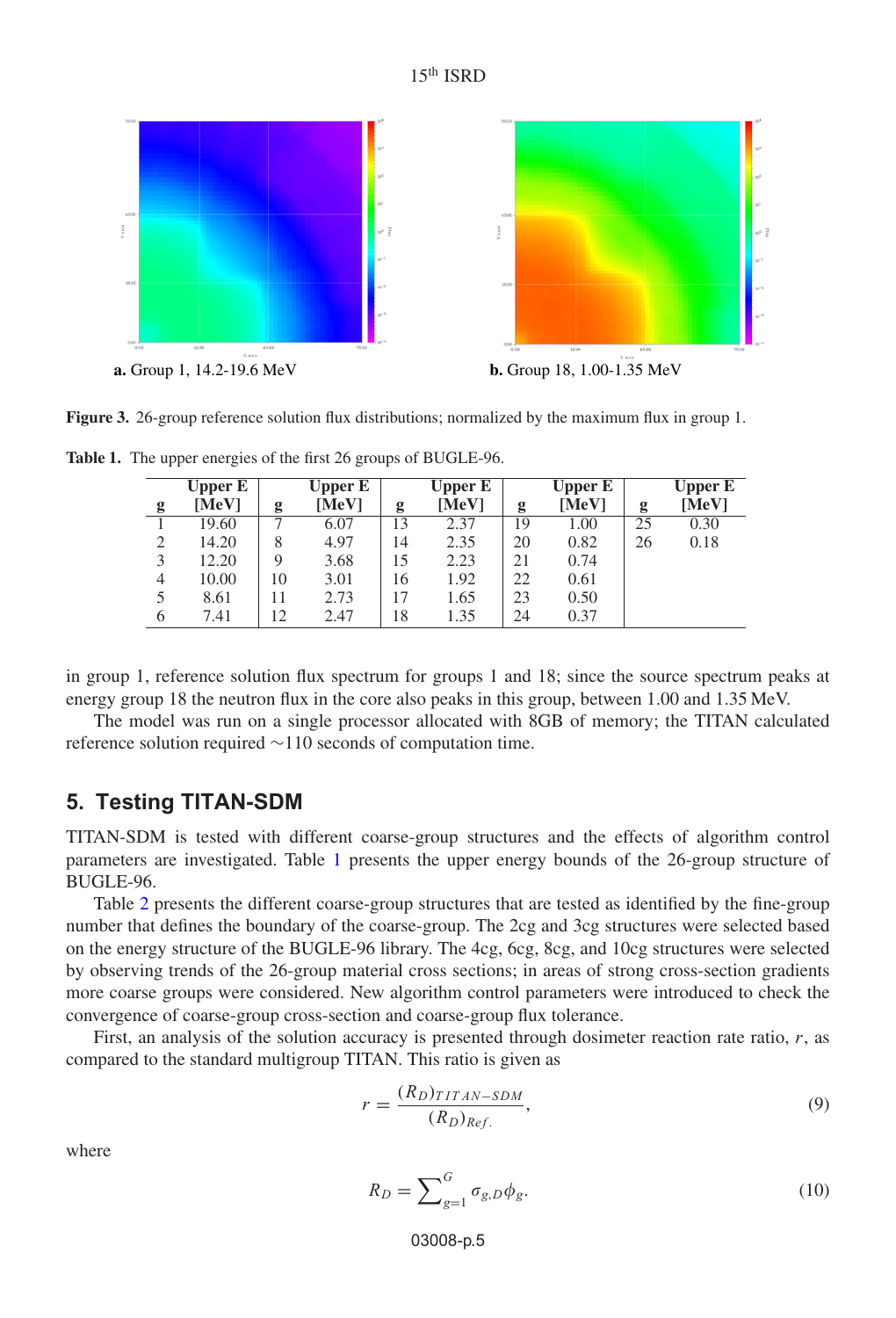#### EPJ Web of Conferences

|             |    | Coarse-group ID $#$                  |    |    |    |    |    |  |   |    |
|-------------|----|--------------------------------------|----|----|----|----|----|--|---|----|
| <b>Test</b> |    | 2                                    | 3  | 4  | 5  |    |    |  | 9 | 10 |
| Case        |    | Fine-group ID # (lower energy bound) |    |    |    |    |    |  |   |    |
| 1cg         | 26 |                                      |    |    |    |    |    |  |   |    |
| 2cg         | 18 | 26                                   |    |    |    |    |    |  |   |    |
| 3cg         |    | 18                                   | 26 |    |    |    |    |  |   |    |
| 6cg         | 6  | 18                                   | 20 | 22 | 24 | 26 |    |  |   |    |
| 10cg        |    | 18                                   | 19 | 20 | 21 | 22 | 23 |  |   |    |

<span id="page-5-0"></span>Table 2. Coarse-group testing structures.

<span id="page-5-1"></span>

|  |  |  |  |  |  |  |  |  | Table 3. Analysis of the effect of coarse-group structures on solution accuracy and timing. |
|--|--|--|--|--|--|--|--|--|---------------------------------------------------------------------------------------------|
|--|--|--|--|--|--|--|--|--|---------------------------------------------------------------------------------------------|

|                  |                                      | 58 <sub>Ni</sub>            |            | $103$ Rh   |            | $^{237}$ Np |            | $27 \mathbf{A}$ | Time  |
|------------------|--------------------------------------|-----------------------------|------------|------------|------------|-------------|------------|-----------------|-------|
| <b>Case</b>      | $\overline{\text{RMS}}$ <sup>1</sup> | $\overline{\mathbf{MAX}^2}$ | <b>RMS</b> | <b>MAX</b> | <b>RMS</b> | <b>MAX</b>  | <b>RMS</b> | <b>MAX</b>      | [s]   |
| l c g            | 0.9999                               | 0.9994                      | 0.9998     | 0.9993     | 0.9999     | 0.9990      | 0.9999     | 0.9992          | 658.8 |
| 2cg              | 0.9994                               | 0.9984                      | 0.9992     | 0.9978     | 0.9993     | 0.9980      | 0.9997     | 0.9990          | 578.7 |
| 3cg              | 0.9997                               | 0.9989                      | 0.9997     | 0.9992     | 0.9998     | 0.9990      | 1.0000     | 0.9992          | 650.7 |
| 10c <sub>g</sub> | 0.9996                               | 0.9984                      | 0.9991     | 0.9958     | 0.9994     | 0.9973      | 1.0000     | 0.9992          | 738.7 |

 $1$ Root-mean-squared value of dosimeter ratio,  $2$ maximum dosimeter ratio.

<span id="page-5-2"></span>**Table 4.** Analysis of the effect of coarse-group flux tolerances on solution accuracy and timing for a 3 coarse-group structure.

| <b>Flux Tol.</b> |                  | $58$ Ni          |            | $103$ Rh   |            | $237$ Nn   | $27 \mathbf{A}$ 1 |            | Time [s] |
|------------------|------------------|------------------|------------|------------|------------|------------|-------------------|------------|----------|
|                  | RMS <sup>1</sup> | $\mathbf{MAX}^2$ | <b>RMS</b> | <b>MAX</b> | <b>RMS</b> | <b>MAX</b> | <b>RMS</b>        | <b>MAX</b> |          |
| $10^{-3}$        | 0.9997           | 0.9989           | 0.9997     | 0.9992     | 0.9998     | 0.9990     | 1.0000            | 0.9992     | 650.7    |
| $10^{-2}$        | 0.9997           | 0.9989           | 0.9996     | 0.9980     | 0.9997     | 0.9988     | 1.0000            | 1.0007     | 620.5    |
| $10^{-1}$        | 1.0008           | 1 0017           | 0.9980     | 0.9812     | 1.0002     | 0.9946     | 1.0002            | 1.0020     | 627.9    |

<sup>1</sup>Root-mean-squared value of dosimeter ratio, <sup>2</sup>maximum dosimeter ratio.

 $R_D$  is the detector response,  $\sigma_{g,D}$  is the group g detector of type D cross-section, and  $\phi_g$  is the fine-group scalar flux.

Reaction rates are calculated at each of the 34 positions, Fig. [1,](#page-3-0) for the following 4 dosimeter reaction types: <sup>58</sup>Ni(*n*,*p*), <sup>103</sup>Rh(*n*,*n'*), <sup>237</sup>Np(*n*,*f*), and <sup>27</sup>Al(*n*, $\alpha$ ). Maximum absolute dosimeter ratio discrepancy and root-mean-squared (RMS) values are examined for each reaction type. Then, a detailed break down of times required for the different steps of the algorithm is discussed to identify areas for possible improvement.

### **5.1 Accuracy Analysis**

Table [3](#page-5-1) shows results of testing the different coarse-group structures, see Table [1,](#page-4-1) on the solution accuracy as well as computation time. For each coarse group, the maximum detector reaction rate ratio and root-mean-squared value are presented along with computation time. The fine-group flux is converged to  $10^{-1}$  and the coarse-group fluxes have either converged to  $10^{-3}$  or have met the maximum number of iterations allowed per subgroup iteration; this value is set to 10 iterations for all cases.

Table [3](#page-5-1) demonstrates that number of coarse-group groups as well as selection of group boundaries has some impact on the accuracy of the calculation and the amount of computation time required. The fastest computation time is the 2cg case. The results indicate that the 3cg test case is the most accurate, showing the smallest  $r$  values.

The impact of coarse-group flux tolerance is evaluated on the 3cg test case. Table [4](#page-5-2) presents the effects of the coarse-group flux tolerances on solution accuracy and computation time.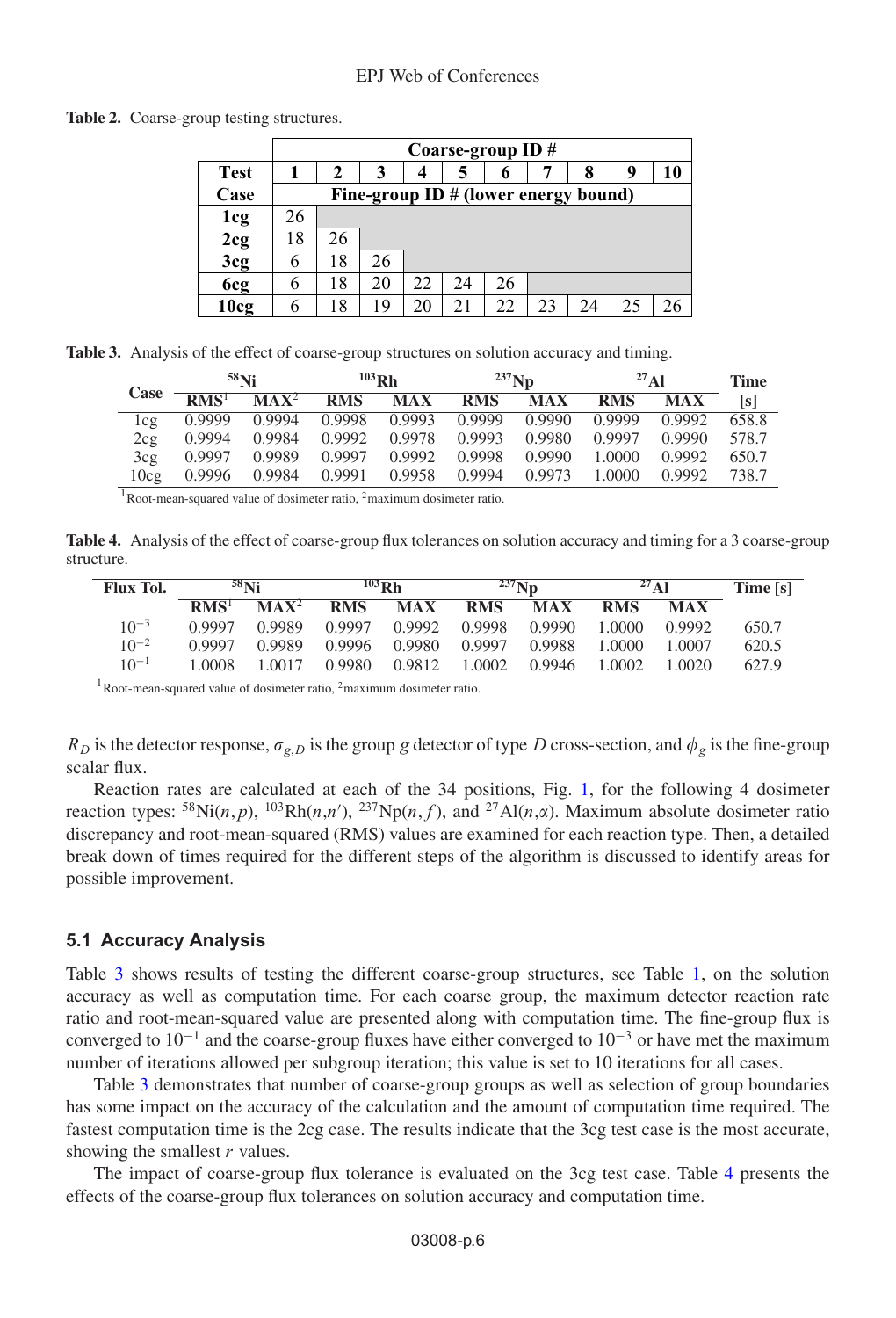| <b>Reference Multigroup</b> | <b>SDM</b>        |
|-----------------------------|-------------------|
| $(26 \text{ groups})$       | (3 coarse groups) |
| 324                         | $134*$            |

<span id="page-6-0"></span>**Table 5.** Total number of iterations for multigroups and SDM transport calculations.

\*Comprised of 122 coarse-group and 12 fine-group calculations.

<span id="page-6-1"></span>**Table 6.** Fractional computation times<sup>1</sup> required for different steps of the TTIAN-SDM algorithm.

|              | Coarse-group<br><b>Transport</b> | <b>Fine-group Related</b><br><b>Calculations</b> |               |  |  |  |
|--------------|----------------------------------|--------------------------------------------------|---------------|--|--|--|
| <b>Total</b> | <b>Source</b>                    | <b>Total</b>                                     | <b>Source</b> |  |  |  |
| 0.27         | 0.22                             | 0.73                                             | 0.60          |  |  |  |
| $1 - 1$      |                                  | .                                                |               |  |  |  |

<sup>1</sup>Total subgroup iteration time is 85.3 seconds.

Table [4](#page-5-2) indicates that, as expected, using a tighter coarse-group flux tolerance will produce more accurate reaction rates at the expense of computation time. As the flux tolerance is decreased, the accuracy of dosimeter reaction rates also decreases; the computation time also decreases slightly.

It should be noted that the required computation time for these TITAN-SDM calculations require significantly more, by nearly five times, computation time than the standard multigroup approach.

### **5.2 Analysis of Timing**

Table [5](#page-6-0) presents a comparison of the total number of transport calculations that are completed in the reference multigroup calculation and SDM algorithm. The SDM calculation total is broken down into the number of coarse-group transport calculations and fine-group transport calculations.

Table [5](#page-6-0) demonstrates that the TITAN-SDM transport calculation requires significantly fewer, by a factor of ∼2.5, number of iterations than the standard multigroup calculation. So, the question remains: why is the measured computation time significantly larger for TITAN-SDM? To answer this question, we examine the amount of computation time spent in different segment of the TITAN-SDM.

The total time required for a single subgroup (SG) loop is comprised of the sum of each of the four steps, previously discussed in Sect. 3: [\(1\)](#page-1-0) coarse-group (CG) transport, [\(2\)](#page-1-1) fine-group (FG) decomposition, [\(3\)](#page-1-2) fine-group flux-update, and [\(4\)](#page-2-0) coarse-group cross-section generation (the time required for this step is negligible compared to the other steps). To simplify this discussion we will consider the time spent on coarse-group transport, Step 1, and the combined time spent on fine-group related calculations, Steps 2 and 3. Table [6](#page-6-1) presents the times required for the different steps of a *single* subgroup iteration.

Table [6](#page-6-1) demonstrates that ∼70% of the total subgroup iteration time is spent in on fine-group related calculations, while the coarse-group transport only accounts for ∼30% of the iteration time. This analysis shows that a significant amount, approximately 70%, of the computational costs of the SDM algorithm, for this fixed source problem, are spent obtaining the detailed flux spectrum and not on the coarse-group transport. It is concluded that a major portion, nearly 80%, of the computation time in both the coarse-group transport and fine-group related calculations is spent calculating the source terms.

### **5.3 Discussion**

It has been demonstrated that TITAN-SDM requires significantly more time than the standard multigroup calculation for solving this fixed-source problem. While, the number of transport iterations for the TITAN-SDM is significantly lower, a significant speedup was observed when solving the criticality problem. To address this, Table [7](#page-7-9) presents the total number of coarse-group transport